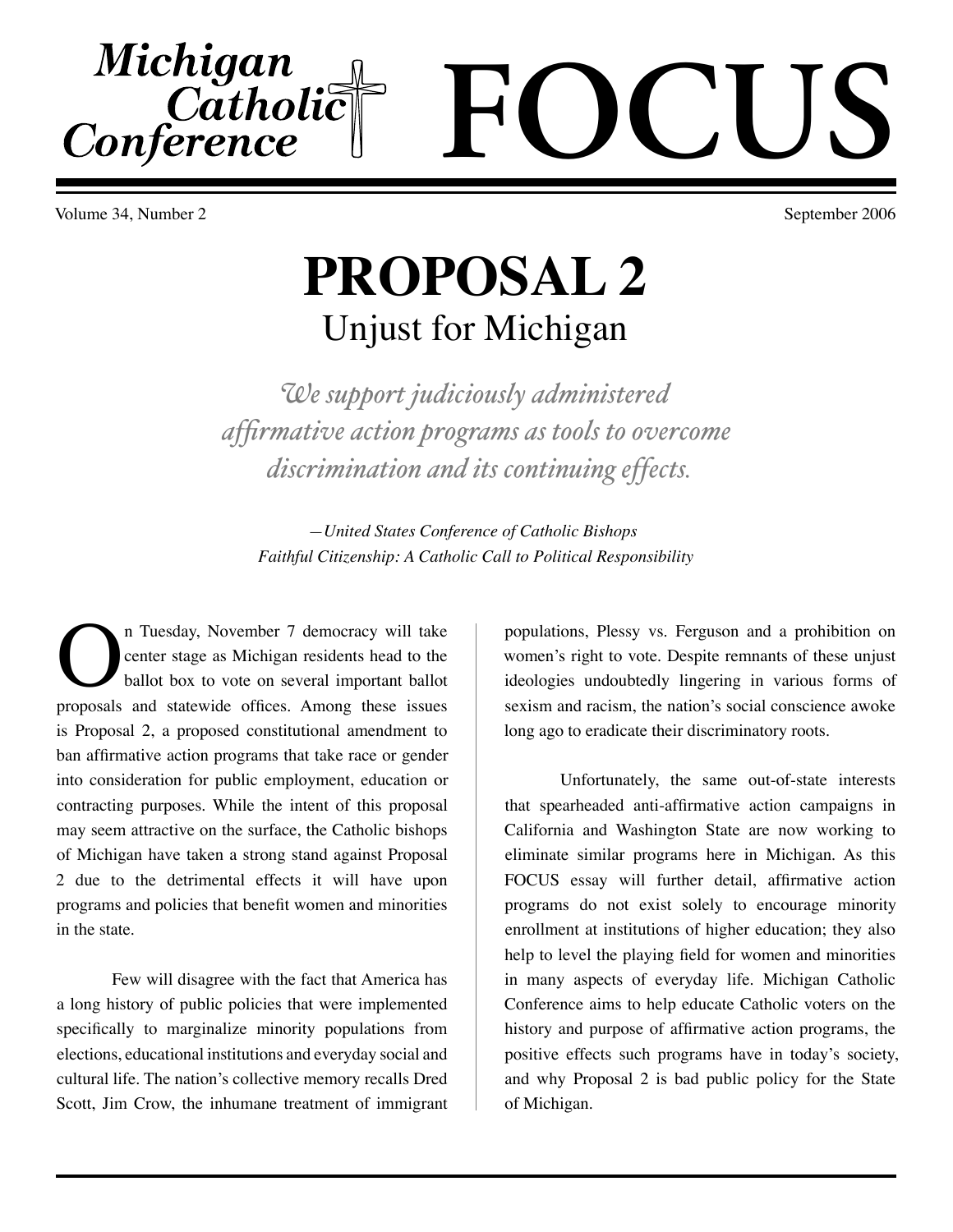### *Affirmative Action: An Historical Profile*

*"You do not take a person, who for years, has been hobbled by chains and liberate him, bring him up to the starting line of a race and then say 'you are free to compete with all the others,' and still believe that you have been completely fair."*

When President Lyndon Johnson uttered these<br>
been working to implement Executive Order<br>
10925, issued by President John F. Kennedy, which words in 1965 the country had for four years been working to implement Executive Order instructed federal contractors to "take affirmative action to ensure that applicants are treated equally without regard to race, color, religion, sex, or national origin." With the enactment of the Civil Rights Act still three years to come, President Kennedy had taken the first steps on behalf of the federal government to ensure women and minorities were proportionally represented in federal employment. The "affirmative action" policy was to resonate with future American presidents, as well as the United States Supreme Court, as numerous policies were implemented to guarantee the promotion of a diverse workforce and educational setting throughout the nation.

 Following the lead of the Kennedy administration, nearly every U.S. president has supported affirmative action within his domestic policy agenda. In 1965, President Johnson issued Executive Order 11246, requiring all government contractors and subcontractors to take affirmative action to expand job opportunities for minorities. Two years later the order was amended to

include affirmative action for women. Presidents Nixon, Ford, Carter, Reagan and Clinton also addressed the issue of affirmative action as policies such as the national Minority Business Enterprise program and the National Women's Business Enterprise Policy were created to help solidify a symmetrical number of women and minorities in the daily fabric of American society.

 The U.S. Supreme Court has also played a major role in deciding the relevance of affirmative action policies across the country. The first major affirmative action opinion handed down by the Supreme Court was in 1978, when the Court in Regents of the University of California v. Bakke, 438 U.S. 912 (1978) upheld the use of race as one factor in choosing among qualified applicants for admission. The Court again addressed affirmative action in 2003 in the Grutter v. Bollinger case, where the University of Michigan's use of race among other factors in its law school admissions program was ruled constitutional because the program furthered a compelling interest in obtaining "an educational benefit that flows from student body diversity."1

 Despite the executive and judicial branches of government recognizing the need for affirmative action to help alleviate remnants of past discriminatory policies, the citizens of California and Washington State voted to amend their constitutions in 1996 and 1998, respectively, to eliminate affirmative action in public employment, education and contracting. The effects of such amendments have been devastating as programs that assist women and minorities in public fields have either been eradicated or severely crippled. Minority enrollment in California's institutions of higher education has plummeted<sup>2</sup>, contracts among African-American firms in Seattle dropped to  $1.1$  percent of all contracts<sup>3</sup>, and programs such as the Registered Nurse Education Program, the Minority and Women Business Enterprise Program, the American Indian Early Childhood Education Program, and the Student Opportunity and Access Program have been interpreted as unconstitutional due their focus on gender and/or race.<sup>4</sup>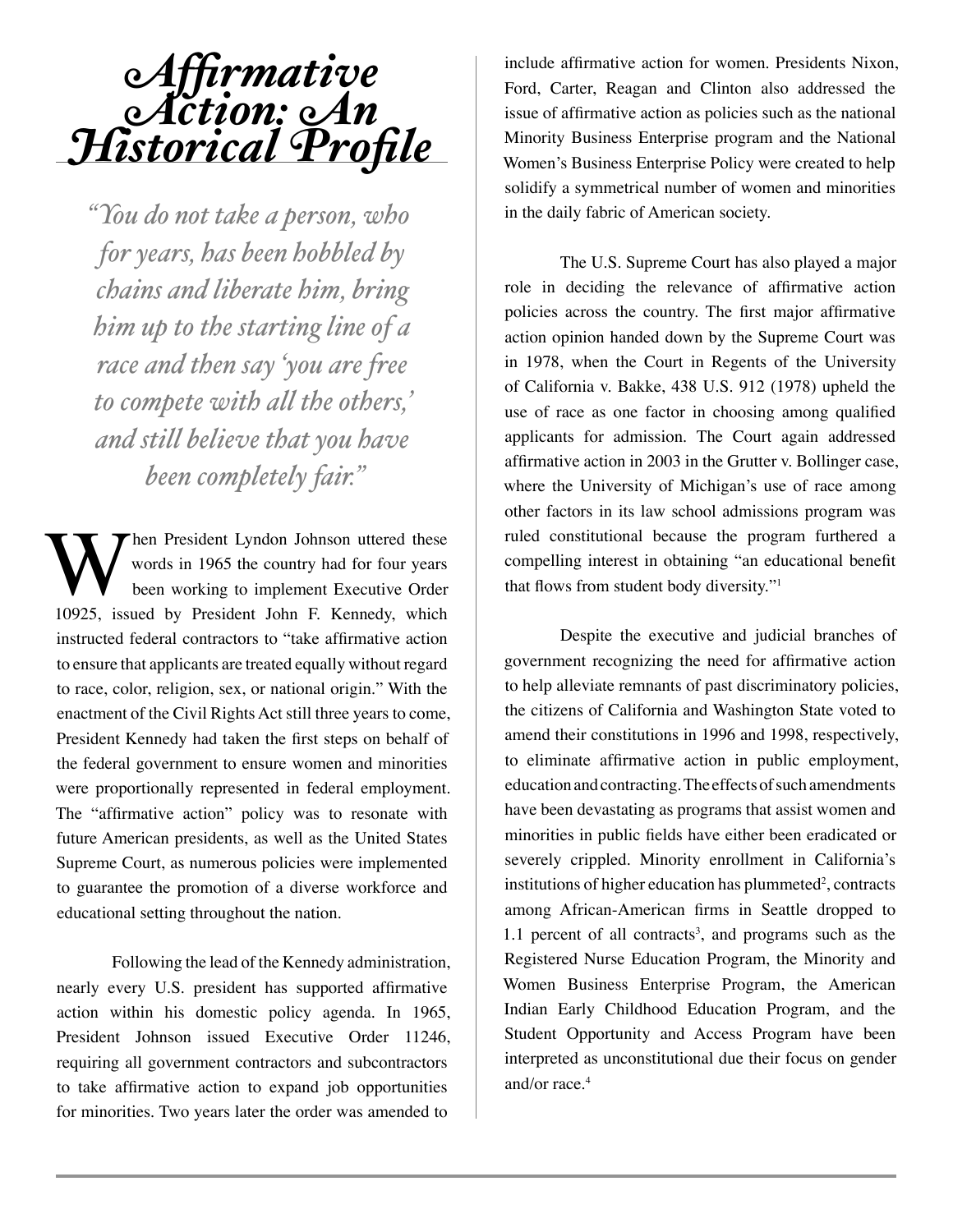

The passage of both the Civil Rights Act of 1964 and Title IX in 1972, which barred sex discrimination  $\Box$  in education, have accelerated the representation of women and minorities in the American workplace and institutions of higher education. Affirmative action programs have complemented both pieces of landmark legislation as many gains have been made in the last forty years. Such programs not only ensure that women and girls have equal access to quality education, but also encourage females to enter traditionally male-dominated fields where it is well documented that salaries are often higher.<sup>5</sup> Affirmative action programs have also opened job opportunities for qualified women to achieve higher

*Proposal 2 represents an ominous policy shift for Michigan while compromising the integrity of the state constitution.*

wages, advance in the workplace, and seek careers that enable financial needs of the family to be met. At a time when Michigan women are paid 67 cents for every dollar paid to men, the state can hardly afford to support a constitutional amendment that would thwart the goal of full equality in public fields.

 Michigan, perhaps more than any other state, is facing significant international competition while undergoing an economic transition. Educational institutions unable to devise their own admissions policies due to Proposal 2's limitations will be challenged to provide Michigan with the highly educated, diverse workforce that is needed to compete in the global economy. These demands are currently being addressed with the help of several outreach, recruitment, retention and support programs that are active across the state,

including the College Day Program, which invites  $6<sup>th</sup> - 11<sup>th</sup>$ graders from schools with the greatest numbers of African-American, Native American, and Latino populations to visit college and university campuses; the Morris Hood Jr. Educator Development Program, which offers grants to universities that are focused on increasing the number of minority students in K–12 teaching programs; the Michigan College/University Partnership Program, which attempts to smooth the transition of minority students from community colleges to baccalaureate programs; and the Future Faculty Fellowship Program, which is aimed at increasing the number of minority teachers, and particularly targets those who will become instructors at a post-secondary education level.



Proposal 2's language is nearly identical to those<br>proposals that passed in California and Washington,<br>which allows for the consequences of this out-of-state<br>campaign to be forecast. Along with an inordinate amount of proposals that passed in California and Washington, which allows for the consequences of this out-of-state campaign to be forecast. Along with an inordinate amount of wording that would be added to the state's guiding document, any program in Michigan that aims to create access for women and minorities, including those mentioned above, would either be dramatically scaled back or terminated altogether. This includes recently enacted legislation that allows for same-sex schools in the state, which have proven to be of tremendous value to the educational rearing of both the male and female genders. Proposal 2 would also become a major impediment should any institution of higher education seek to establish programs that would, for example, target more women to become dentists, or more men to work in elementary education.

 Proposal 2 represents an ominous policy shift for Michigan while compromising the integrity of the state constitution. It is a setback for women and minorities and ties the hands of the state's universities and colleges. Proposal 2 is bad public policy for the state and turns back decades of progress that has been made in bringing full equality to education, employment and contracting in Michigan.